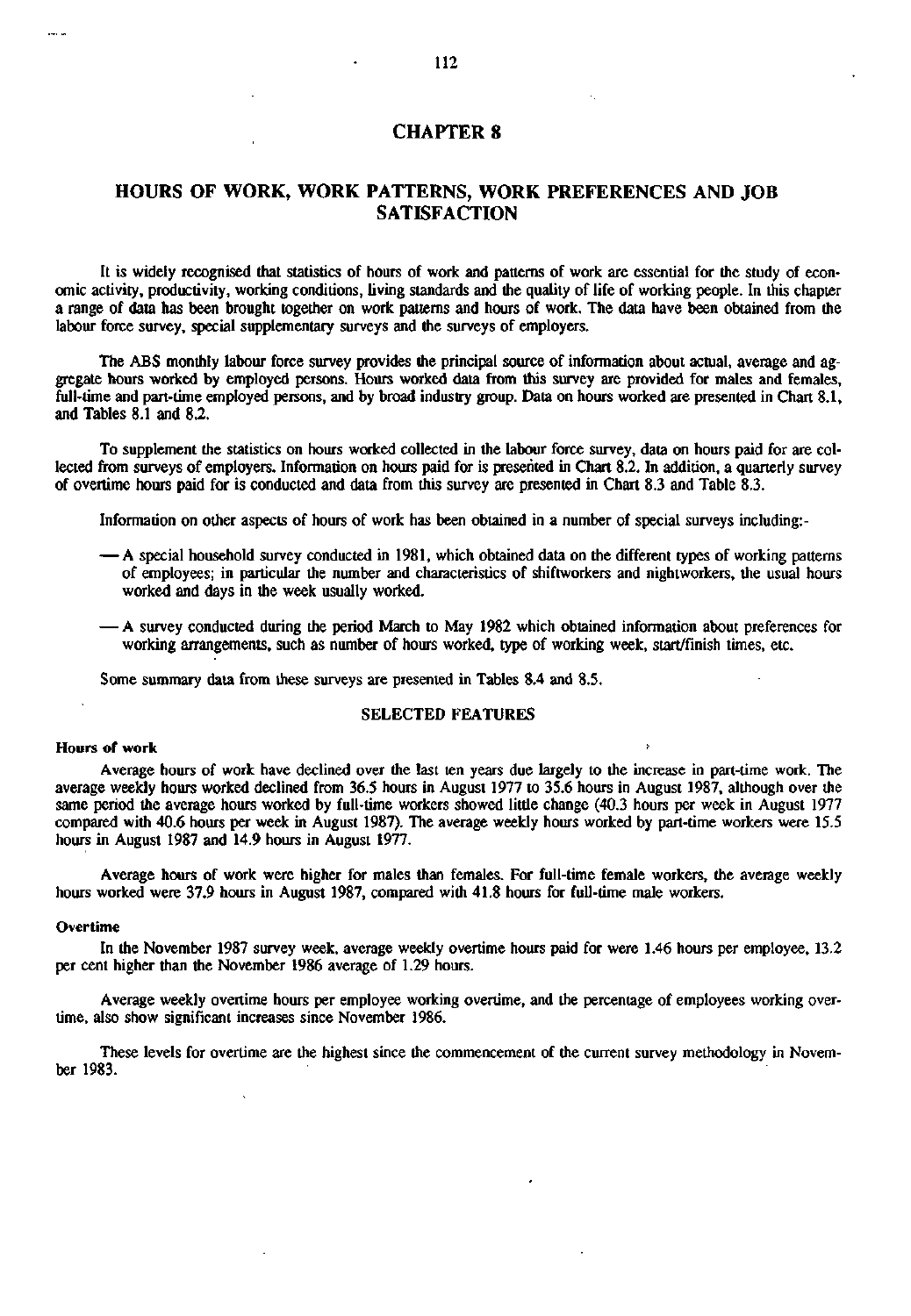

**CHART 8.1 HOURS WORKED BY EMPLOYED PERSONS** 

(a) Persons who had a job but were not at work.

Indicates break in series. Estimates from August 19S6 are based on a revised definition introduced in April 1986. See Appendix 3 for further information.

 $\ddot{\phantom{0}}$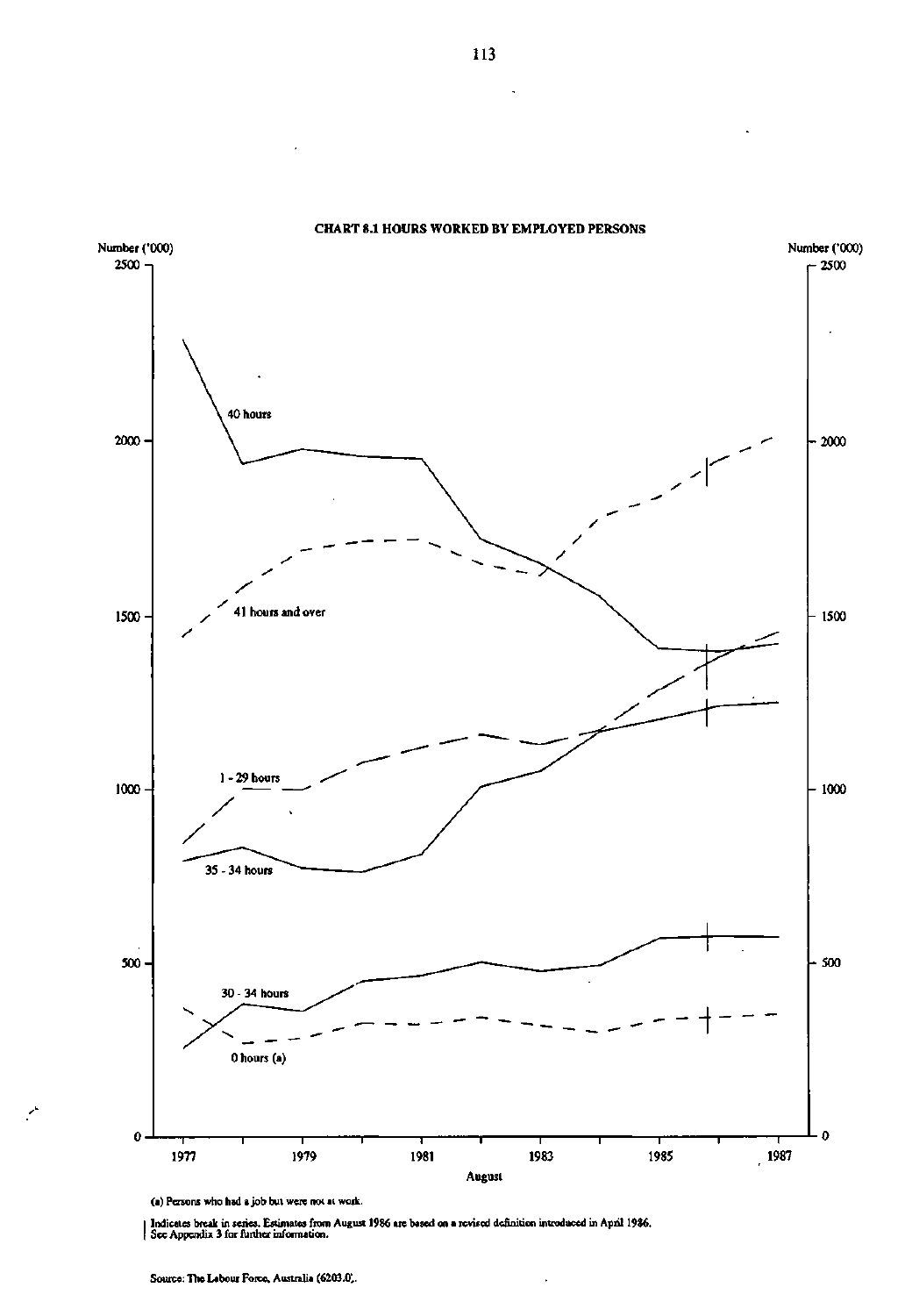|         | Aggregate weekly hours worked (million) | Average weekly hours worked |       |                      |                      |                               |          |       |
|---------|-----------------------------------------|-----------------------------|-------|----------------------|----------------------|-------------------------------|----------|-------|
| August  | Full-time<br>workers                    | Part-time<br>workers        | Total | Full-time<br>workers | Part-time<br>workers | Wage and<br>salary<br>earners | Other(a) | Total |
|         |                                         |                             |       | <b>MALES</b>         |                      |                               |          |       |
| 1977    | 152.0                                   | 2.7                         | 154.7 | 41.3                 | 14.7                 | 38.1                          | 48.7     | 40.0  |
| 1978    | 150.9                                   | 3.5                         | 154.4 | 41.4                 | 16.9                 | 38.6                          | 47.2     | 40.1  |
| 1979    | 155.2                                   | 3.3                         | 158.5 | 41.8                 | 16.2                 | 38.8                          | 48.0     | 40.4  |
| 1980    | 156.5                                   | 3.4                         | 159.9 | 41.5                 | 16.4                 | 38.3                          | 48.2     | 40.1  |
| 1981    | 157.9                                   | 3.6                         | 161.5 | 41.2                 | 16.3                 | 38.2                          | 47.1     | 39.8  |
| 1982    | 154.7                                   | 4.0                         | 158.7 | 40.9                 | 16.7                 | 37.9                          | 46.7     | 39.4  |
| 1983    | 150.4                                   | 4.0                         | 154.4 | 41.0                 | 16.7                 | 37.9                          | 47.1     | 39.6  |
| 1984    | 156.6                                   | 3.9                         | 160.5 | 41.6                 | 16.1                 | 38.4                          | 46.9     | 40.0  |
| 1985    | 158.5                                   | 4.1                         | 162.6 | 41.3                 | 16.1                 | 38.1                          | 47.0     | 39.8  |
| 1986(b) | 162.5                                   | 4.3                         | 166.8 | 41.6                 | 15.4                 | 38.4                          | 46.5     | 39.9  |
| 1987    | 165.0                                   | 4.8                         | 169.8 | 41.8                 | 15.3                 | 38.3                          | 46.6     | 39.8  |
|         |                                         |                             |       | <b>FEMALES</b>       |                      |                               |          |       |
| 1977    | 53.5                                    | 10.7                        | 64.2  | 37.9                 | 15.0                 | 30.0                          | 31.1     | 30.2  |
| 1978    | 53.2                                    | 11.8                        | 65.0  | 37.9                 | 15.7                 | 30.3                          | 29.1     | 30.2  |
| 1979    | 53.4                                    | 11.8                        | 65.2  | 38.2                 | 15.6                 | 30.4                          | 29.0     | 30.2  |
| 1980    | 56.0                                    | 12.6                        | 68.6  | 37.9                 | 15.4                 | 29.9                          | 29.9     | 29.9  |
| 1981    | 56.7                                    | 13.1                        | 69.8  | 37.8                 | 15.7                 | 30.0                          | 29.1     | 29.9  |
| 1982    | 56.3                                    | 13.1                        | 69.4  | 37.4                 | 15.4                 | 29.5                          | 29.2     | 29.5  |
| 1983    | 56.5                                    | 13.1                        | 69.6  | 38.0                 | 15.4                 | 29.7                          | 30.3     | 29.8  |
| 1984    | 59.0                                    | 14.3                        | 73.3  | 38.1                 | 15.8                 | 29.9                          | 29.9     | 29.9  |
| 1985    | 60.4                                    | 15.1                        | 75.5  | 37.7                 | 15.8                 | 29.4                          | 30.2     | 29.5  |
| 1986(b) | 63.6                                    | 15.9                        | 79.4  | 37.8                 | 15.5                 | 29.5                          | 28.7     | 29.4  |
| 1987    | 64.8                                    | 17.2                        | 81.9  | 37.9                 | 15.6                 | 29.3                          | 28.5     | 29.2  |
|         |                                         |                             |       | <b>PERSONS</b>       |                      |                               |          |       |
| 1977    | 205.5                                   | 13.4                        | 218.9 | 40.3                 | 14.9                 | 35.1                          | 43.8     | 36.5  |
| 1978    | 204.1                                   | 15.3                        | 219.4 | 40.5                 | 16.0                 | 35.5                          | 42.0     | 36.5  |
| 1979    | 208.5                                   | 15.1                        | 223.7 | 40.8                 | 15.7                 | 35.7                          | 42.6     | 36.8  |
| 1980    | 212.5                                   | 16.0                        | 228.5 | 40.5                 | 15.6                 | 35.1                          | 42.8     | 36.4  |
| 1981    | 214.6                                   | 16.7                        | 231.3 | 40.2                 | 15.8                 | 35.1                          | 41.8     | 36.2  |
| 1982    | 210.9                                   | 17.2                        | 228.1 | 39.9                 | 15.7                 | 34.7                          | 41.5     | 35.8  |
| 1983    | 206.8                                   | 17.1                        | 223.9 | 40.2                 | 15.7                 | 34.7                          | 42.1     | 35.9  |
| 1984    | 215.6                                   | 18.2                        | 233.8 | 40.6                 | 15.9                 | 35.1                          | 42.0     | 36.2  |
| 1985    | 218.9                                   | 19.2                        | 238.1 | 40.3                 | 15.9                 | 34.6                          | 41.9     | 35.8  |
| 1986(b) | 226.1                                   | 20.1                        | 246.2 | 40.5                 | 15.5                 | 34.7                          | 40.8     | 35.8  |
| 1987    | 229.7                                   | 22.0                        | 251.7 | 40.6                 | 15.5                 | 34.6                          | 40.8     | 35.6  |

#### **TABLE 8.1. EMPLOYED PERSONS : AGGREGATE AND AVERAGE WEEKLY HOURS WORKED AUGUST 1977 TO AUGUST 1987**

**(a) Comprises employers, self-employed persons and unpaid family helpers, (b) Estimates from August 1986 aie based on a revised definition introduced in April 1986. See paragraph 25 of Appendix 3 for further information.** 

*Source: The Labour Force. Australia* **(6203.0).** 

 $\bar{\Gamma}$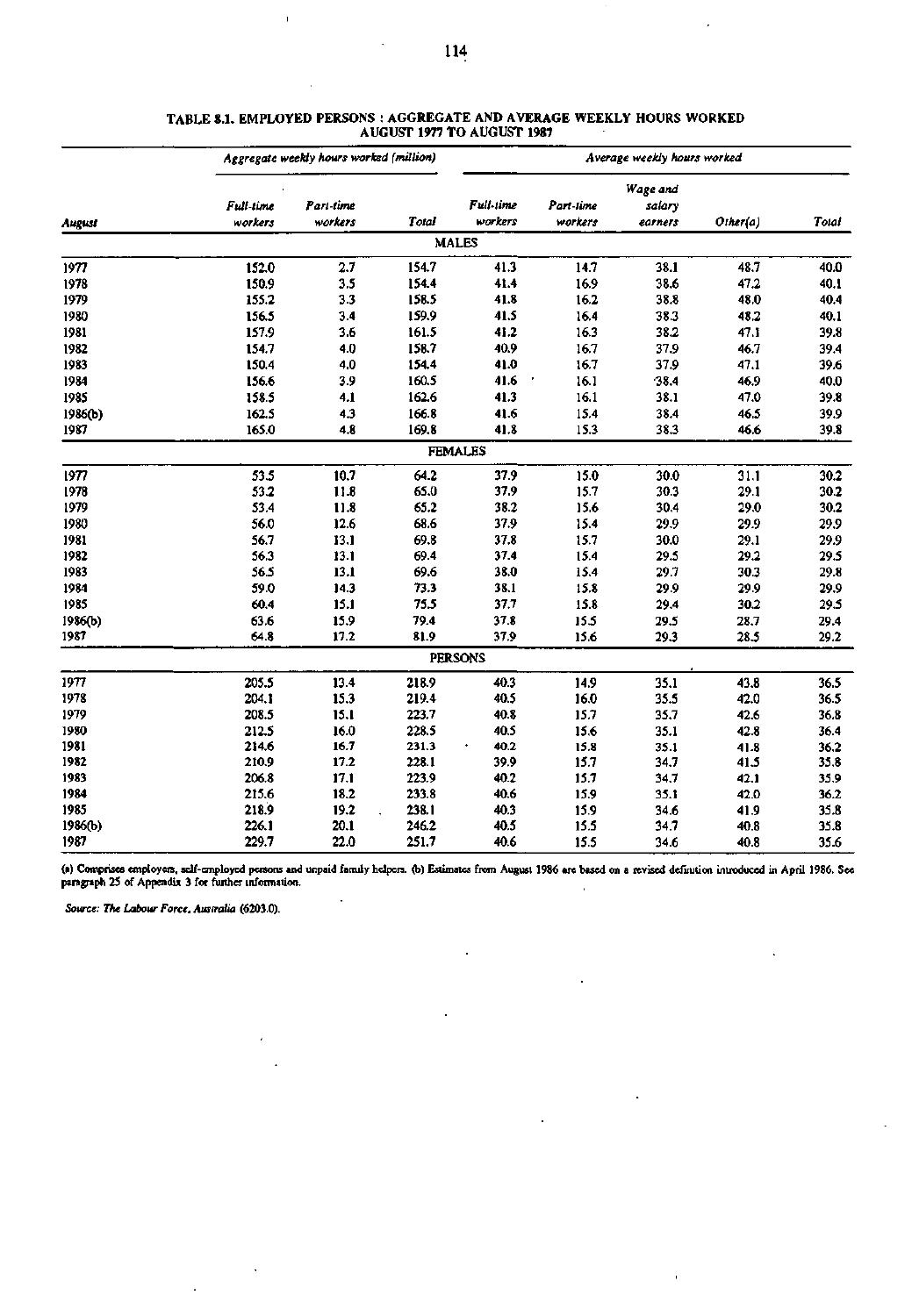|                                                                                      | August                  |              |               |              |              |              |              |              |  |
|--------------------------------------------------------------------------------------|-------------------------|--------------|---------------|--------------|--------------|--------------|--------------|--------------|--|
| Industry division or subdivision                                                     | 1980                    | 1981         | 1982          | 1983         | 1984         | 1985         | 1986(c)      | 1987         |  |
|                                                                                      | <b>MALES</b>            |              |               |              |              |              |              |              |  |
| Agriculture, forestry, fishing and hunting                                           | 49.7                    | 47.8         | 47.9          | 48.0         | 47.8         | 47.9         | 48.5         | 48.2         |  |
| Agriculture and services to agriculture<br>Forestry and logging, fishing and hunting | 50.7<br>39.1            | 48.7<br>37.6 | 49.0<br>34.6  | 48.7<br>40.0 | 49.0<br>34.4 | 48.6<br>36.5 | 49.3<br>38.2 | 48.5<br>44.6 |  |
| Mining                                                                               | 36.1                    | 39.9         | 38.7          | 37.2         | 36.9         | 39.2         | 38.6         | 38.6         |  |
| Manufacturing                                                                        | 39.5                    | 39.2         | 38.5          | 38.4         | 39.4         | 39.1         | 39.5         | 39.3         |  |
| Food, beverages and tobacco                                                          | 39.1                    | 38.3         | 38.7          | 39.0         | 39.3         | 38.4         | 39.1         | 38.4         |  |
| Metal products                                                                       | 39.2                    | 39.1         | 38.2          | 37.7         | 39.6         | 38.7         | 39.7         | 39.7         |  |
| Other manufacturing<br>Electricity, gas and water                                    | 39.7<br>37.0            | 39.4<br>36.4 | 38.S<br>35.3  | 38.5<br>35.3 | 39.4<br>35.5 | 39.5<br>34.5 | 39.5<br>35.0 | 39.5<br>35.5 |  |
| Construction                                                                         | 38.8                    | 38.3         | 38.1          | 37.9         | 38.9         | 38.7         | 38.3         | 39.2         |  |
| Wholesale and retail trade                                                           | 42.0                    | 40.8         | 40.8          | 41.5         | 41.6         | 41.3         | 41.4         | 40.9         |  |
| Wholesale trade                                                                      | 41.0                    | 40.9         | 40.2          | 41.1         | 40.8         | 40.4         | 41.3         | 41.8         |  |
| Retail trade                                                                         | 42.5                    | 40.7         | 41.2          | 41.7         | 42.0         | 41.9         | 41.5         | 40,4         |  |
| Transport and storage<br>Communication                                               | 40.1<br>34.9            | 39.5<br>34.1 | 39.3<br>33.9  | 39.3<br>33.5 | 39.7<br>33.7 | 40.5<br>35.7 | 39.9<br>34.1 | 39.6<br>34.5 |  |
| Finance, property and business services                                              | 38.6                    | 39.5         | 38.7          | 39.7         | 40.7         | 40.2         | 40.4         | 40.5         |  |
| Public administration and defence                                                    | 35.6                    | 36.1         | 35.2          | 35.S         | 36.2         | 34.8         | 35.4         | 35.6         |  |
| Community services                                                                   | 38.3                    | 39.1         | 38.9          | 39.2         | 39.1         | 37,9         | 38.4         | 38.5         |  |
| Recreation, personal and other services                                              | 40.1                    | 40.8         | 41.1          | 39.4         | 39.9         | 39.1         | 39.6         | 39.2         |  |
| Total employed                                                                       | 40.I<br>MARRIED FEMALES | 39.8         | 39.4          | 39,5         | 40.0         | 39 S         | 39.9         | 39 8         |  |
|                                                                                      |                         | 28.3         | 26.3          | 28.8         | 27.5         | 27.4         | 27.8         | 29.3         |  |
| Agriculture, forestry, fishing and hunting<br>Agriculture and services to agnoulture | 28.6<br>29.0            | 28.6         | 26.4          | 29.0         | 27.5         | 27.7         | 28.1         | 29.7         |  |
| Manufacturing                                                                        | 33.4                    | 33.2         | 31.7          | 32.1         | 32.4         | 31.0         | 31 6         | 31.9         |  |
| Food, beverages and tobacco                                                          | 32.3                    | 33.6         | 29.8          | 32.5         | 31.9         | 30.3         | 31.1         | 30.6         |  |
| Metal products                                                                       | 33.0                    | 32.6         | 30.0          | 29.8         | 30.8         | 29.5         | - 31.3       | 32.1         |  |
| Other manufacturing                                                                  | 33.6<br>31.1            | 33.1<br>26.7 | 32.3<br>35.6  | 32.2<br>30.7 | 32.8<br>26.6 | 31.4<br>27.6 | 31.7<br>29.5 | 32.1         |  |
| Electricity, gas and water<br>Construction                                           | 18.8                    | 18.4         | 18.1          | 19.1         | 18.3         | 18.5         | 17.9         | 30.5<br>17.7 |  |
| Wholesale and retail trade                                                           | 29.2                    | 28.6         | 29.1          | 29.4         | 29.5         | 29.8         | 29.5         | 29.0         |  |
| Wholesale trade                                                                      | 29.8                    | 28.5         | 23.9          | 27.5         | 30.1         | 29.6         | 29.8         | 28.3         |  |
| Retail trade                                                                         | 29.0                    | 28.6         | 29.2          | 29.9         | 29.3         | 29.8         | 294<br>٠     | 29.2         |  |
| Transport and storage                                                                | 27.4                    | 26.7         | 26.0          | 24.I         | 28.9         | 27.0         | 26.7         | 25.3         |  |
| Communication                                                                        | 28.8                    | 23.6         | 27.0          | 28.1         | 29.8         | 28.4         | 28.1         | 28.0         |  |
| Finance, property and business services<br>Public administration and defence         | 26.7<br>28.7            | 27.0<br>28.8 | 26. I<br>23.3 | 27.6<br>28.5 | 28.9<br>28.3 | 27.0<br>27.6 | 27.0<br>28.7 | 27.6<br>28.3 |  |
| Community services                                                                   | 27.0                    | 27.6         | 27.3          | 27.4         | 27.3         | 26.9         | 27.2         | 27.0         |  |
| Recreation, personal and other services                                              | 24.9                    | 25.5         | 26.4          | 25.5         | 26.7         | 28.5         | 27.8         | 27.5         |  |
| Total employed(b)                                                                    | 28.2                    | 28.2         | 27.8          | 28.2         | 28.5         | 28.0         | 28.I         | 28.0         |  |
|                                                                                      | ALL FEMALES             |              |               |              |              |              |              |              |  |
| Agriculture, forestry, fishing and hunting                                           | 29.9                    | 29.8         | 27.4          | 29.7         | 28.7         | 29.2         | 28.4         | 29.2         |  |
| Agriculture and services to agriculture                                              | 30.2                    | 30.2         | 27.5          | 29.7         | 28.7         | 29.5         | 28.7         | 29 S         |  |
| Mining                                                                               | 31.5                    | 32.1         | 34.7          | 36.8         | 32.2<br>33.5 | 30.9         | 35.0         | 33.4         |  |
| Manufacturing<br>Food, beverages and tobacco                                         | 34.0<br>32.7            | 33.9<br>33.5 | 32.8<br>29.5  | 33.1<br>32.8 | 32.1         | 32.2<br>30.0 | 32.7<br>32.0 | 33.1<br>30.1 |  |
| Metal products                                                                       | 33.6                    | 34.0         | 32.0          | 31.8         | 32.3         | 1. IE        | 32.5         | 33.2         |  |
| Other manufacturing                                                                  | 34.3                    | 34.0         | 33.6          | 33.4         | 34.0         | 32.9         | 32.9         | 33.9         |  |
| Electricity, gas and water                                                           | 34.2                    | 30.7         | 33.3          | 31.4         | 32.2         | 30.7         | 31.9         | 33.2         |  |
| Construction                                                                         | 21.4                    | 21.5         | 21.2          | 21.5         | 21.2         | 21.7         | 19.9         | 20.1         |  |
| Wholesale and retail trade<br>Wholesale trade                                        | 29.2<br>31.8            | 78.7<br>31.4 | 28.7<br>31.2  | 28.9<br>30.8 | 28.5<br>32.0 | 29.0<br>31.6 | 26.7<br>31.7 | 21.7<br>31.1 |  |
| Retail trade                                                                         | 20.6                    | 28.0         | 28.1          | 28.5         | 27.7         | 28.3         | 27.9         | 26.8         |  |
| Transport and storage                                                                | 30.9                    | 30.2         | 29.8          | 29.8         | 32.7         | 29.9         | 30.0         | 29.3         |  |
| Communication                                                                        | 31.6                    | 29.7         | 29.1          | 29.7         | 30.5         | 31.2         | 30.3         | 28.3         |  |
| Finance, property and business services                                              | 30.3                    | 30.9         | 29.7          | 30.5         | 31.1         | 30.5         | 30.0         | 30.6         |  |
| Public administration and defence<br>Community services                              | 29.9<br>29.9            | 30.6<br>30.3 | 30.3<br>29.9  | 30.6<br>30.1 | 31.1<br>29.9 | 29.9<br>29.3 | 30.9<br>29.3 | 30.6<br>29.1 |  |
| Recreation, personal and other services                                              | 26.5                    | 26.1         | 27.2          | 26.3         | 27.8         | 28.4         | 27.7         | 27.4         |  |
| Total employed                                                                       | 29.9                    | 29.9         | 29 S          | 29.B         | 29.9         | 295          | 29.4         | 29.2         |  |
|                                                                                      | <b>PERSONS</b>          |              |               |              |              |              |              |              |  |
| Agriculture, forestry, fishing and hunting                                           | 45.0                    | 43.1         | 42.7          | 43.7         | 43.2         | 43.0         | 42.9         | 43.1         |  |
| Agriculture and services to agriculture                                              | 45.7                    | 43.7         | 43.3          | 44.1         | 43.9         | 43,4         | 43.4         | 43.3         |  |
| Forestry and logging, fishing and huming                                             | 37.1                    | 35.1         | 33.6          | 38.4.        | 33.8         | 33.9         | 35.7         | 41.0         |  |
| Mining<br>Manufacturing                                                              | 35.7<br>38.1            | 39.2<br>37.9 | 38.3<br>37.1  | 37.2<br>37.1 | 36.5<br>37.9 | 38.4<br>37.3 | 38.3<br>37,7 | 38.1<br>37.7 |  |
| Food, beverages and tobacco                                                          | 37.4                    | 36.9         | 36.3          | 37.4         | 37.3         | 35.8         | 37.0         | 36.0         |  |
| Metal products                                                                       | 38.6                    | 38.5         | 37.A          | 37.0         | 38.6         | 37.6         | 38.6         | 38.8         |  |
| Other manufacturing                                                                  | 38.2                    | 37.9         | 37.1          | 37.0         | 37.9         | 37.5         | 37.6         | 37.8         |  |
| Electricity, gas and water                                                           | 36.8                    | 35.8         | 35.2          | 35.0         | 35.2         | 34.2         | 34.7         | 35.3         |  |
| Construction<br>Wholesale and retail trade                                           | 37.1<br>36.5            | 36.6<br>35.6 | 36.5<br>35.6  | 36.1<br>36.0 | 37.1<br>35.9 | 36.6<br>36.0 | 35.9<br>35.9 | 36.8<br>35.1 |  |
| Wholesale trade                                                                      | 38.3                    | 38.2         | 37.7          | 38.1         | 38.4         | 38.0         | 38.4         | 38.6         |  |
| Retail trado                                                                         | 35.7                    | 34.4         | 34.7          | 35.2         | 34.9         | 35.1         | 34.8         | 33.6         |  |
| Transport and storage                                                                | 38.7                    | 38.1         | 37.8          | 37.9         | 38.6         | 38.8         | 38.2         | 37.7         |  |
| Communication                                                                        | 34.0                    | 33.0         | 32.7          | 32.6         | 32.9         | 34.7         | 33.1         | 32.9         |  |
| Finance, property and business services<br>Public administration and defence         | 34.9<br>33.6            | 35.6<br>34.3 | 34.5<br>33.6  | 35.3<br>33.9 | 36.2<br>34.S | 35.7<br>33.0 | 35.4<br>33.8 | 35.8<br>33.7 |  |
| Community services                                                                   | 32.9                    | 33.6         | 33.3          | 33.5         | 33.2         | 32.4         | 32.7         | 32.4         |  |
| Recreation, personal and other services                                              | 32.0                    | 32.6         | 33.1          | 31.9         | 33.4         | 33.1         | 32.9         | 32.5         |  |
| Total employed                                                                       | 36.4                    | 36.2         | 35.8          | 35.9         | 36.2         | 35.8         | 35.8         | 35.6         |  |

## TABLE 8.2. AVERAGE WEEKLY HOURS WORKED(a) : EMPLOYED PERSONS BY INDUSTRY, AUGUST 1980 TO AUGUST 1987

**(a) Includes persons who had a job from which they were absent for the whole of the survey week, (b) Includes mining, (c) Estimates from August 1986 are based on a revised definition introduced in April 1986. See paragraph 25 of Appendix 3 for further information.** 

*Source: The Labour Force. Australia* **(6203.0).**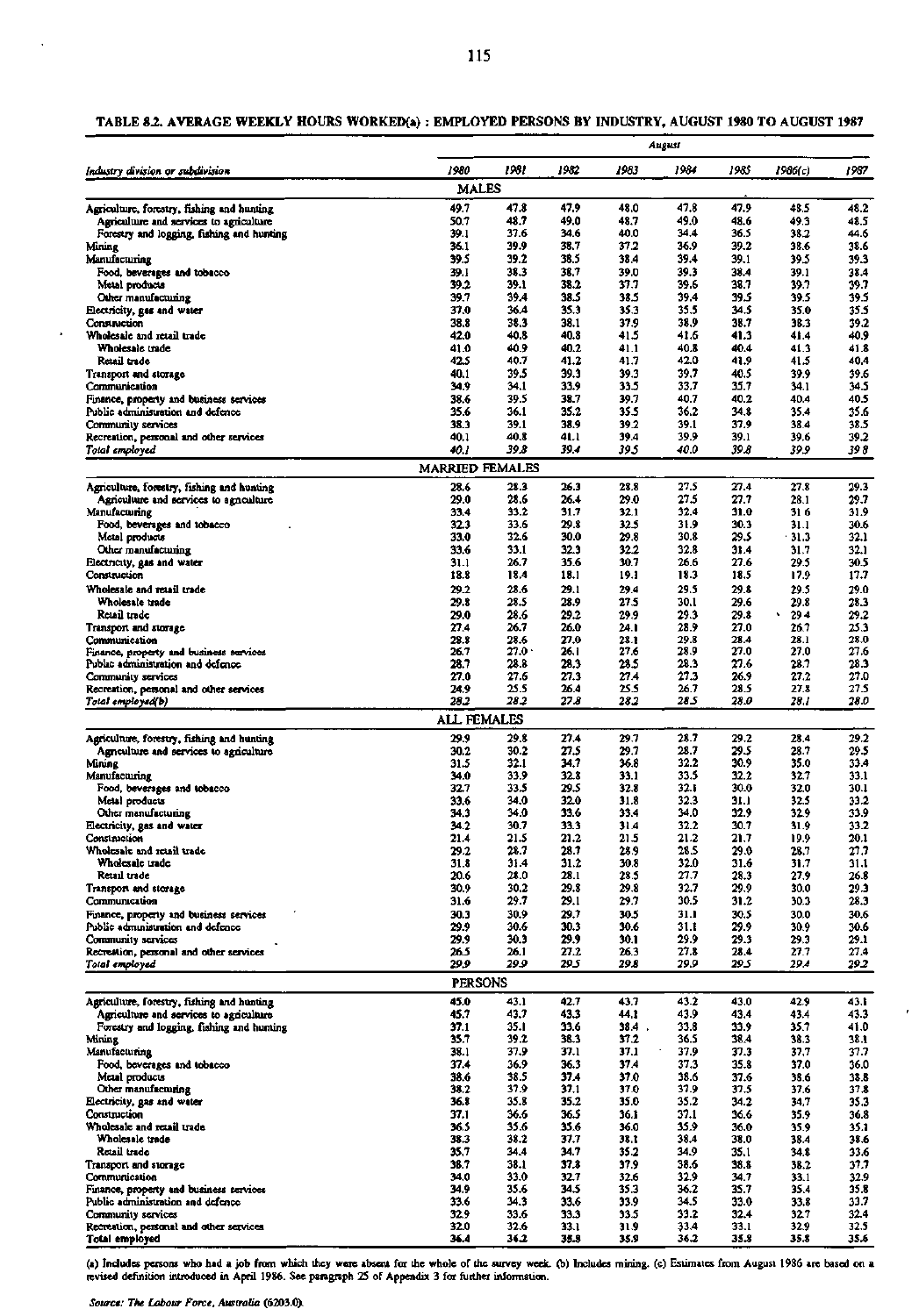

### **CHART 8.2. AVERAGE WEEKLY HOURS PAID: FULL-TIME ADULT NON-MANAGERIAL EMPLOYEES, DISTRIBUTION MAY 1987**

**Source: Distribution and Composition of Employee Earnings and Hours, Australia (6306.0).** 



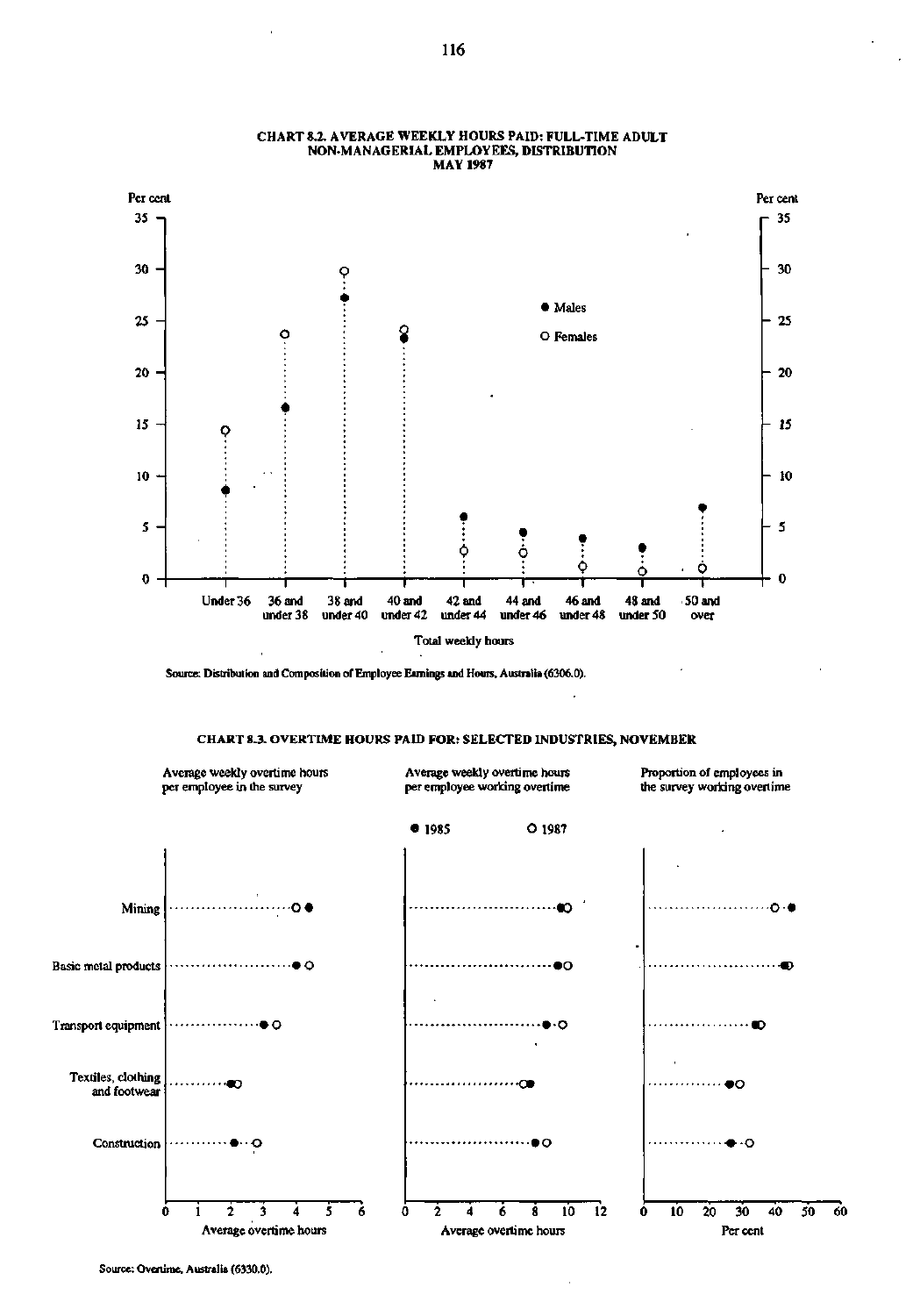|                                                                   |               | 1983          | 1983         |              |               |               |               |
|-------------------------------------------------------------------|---------------|---------------|--------------|--------------|---------------|---------------|---------------|
| Industry                                                          | 1982          | old(a)        | new(b)       | 1984         | 1985          | 1986          | 1987          |
| AVERAGE WEEKLY OVERTIME HOURS PER EMPLOYEE IN THE SURVEY          |               |               |              |              |               |               |               |
|                                                                   | 4.29          | 4.08          | ٠            | 4.24         | 4.35          |               |               |
| Mining<br>Manufacturing                                           | 1.98          | 2.39          | 2.19         | 2.58         | 2.64          | 4.12<br>2.73  | 4.00<br>2.99  |
| Food, beverages and tobacco                                       | 3.17          | 2.95          | 2.45         | 2.82         | 2.88          | 2.90          | 3.09          |
| Textiles, clothing and footwear                                   | 1.68          | 2.69          | 2.23         | 2.08         | 2.00          | 2.14          | 2.15          |
| Paper, printing, etc.                                             | 1.59          | 1.86          | 1.56         | 1.66         | 1.68          | 1.67          | 1.83          |
| Chemical, petroleum and coal products                             | 1.67          | 1.79          | 2.00         | 1.88         | 2.11          | 2.36          | 2.75          |
| Basic metal products                                              | 2.00          | 3.06          | 2.75         | 3.16         | 4.02          | 4.37          | 4.42          |
| Fabricated metal products; other machinery, etc.                  | 1.41          | 2.07          | 2.33         | 2.70         | 2.61          | 2.81          | 3.31          |
| Transport equipment                                               | 1.01          | 1.95          | 1.93         | 2.98         | 2.95          | 2.56          | 3.44          |
| Other manufacturing                                               | 2.73          | 2.53          | 1.99         | 2.89         | 2.84          | 3.02          | 3.25          |
| Electricity, gas and water                                        | 1.66          | 1.61          | 1.50         | 1.86         | 1.89          | 1.57          | 1.75          |
| Construction                                                      | 2.43          | 1.86          | 1.56         | 1.71         | 2.12          | 1.84          | 2.81          |
| Wholesale trade                                                   | 0.87          | 1.10          | 1.07         | 1.15         | 0.99          | 1.35          | 1.35          |
| Retail trade                                                      | 0.68          | 0.77          | 0.57         | 0.71         | 0.72          | 0.72          | 0.79          |
| Transport and storage; communication                              | 2.36          | 2.20          | 1.90         | 2.23         | 2.45          | 2.35          | 2.70          |
| Public administration; community services                         | 0.54          | 0.53          | 0.43         | 0.42         | 0.40          | 0.42          | 0.48          |
| Other                                                             | 0.50          | 0.56          |              | 0.41         | 0.73          | 0.73          | 0.64          |
| All Industries                                                    | 1.30          | 1.34          | 1.09         | 1.22         | 1.30          | 1.29          | 1.46          |
| AVERAGE WEEKLY OVERTIME HOURS PER EMPLOYEE WORKING OVERTIME       |               |               |              |              |               |               |               |
| Mining                                                            | 9.26          | 8.96          | 8.85         | 8.99         | 9.63          | 9.13          | 9.98          |
| Manufacturing                                                     | 7.94          | 7.99          | 7.82         | 7.98         | 7.78          | 7.67          | 8.11          |
| Food, beverages and tobacco                                       | 8.23          | 7.71          | 6.92         | 7.67         | 7.25          | 6.73          | 6.89          |
| Textiles, clothing and footwear                                   | 8.63          | 10.05         | 8.58         | 9.20         | 7.66          | 7.11          | 7.34          |
| Paper, printing, etc.                                             | 6.65          | 7.43          | 6.92         | 6.87         | 7.06          | 6.52          | 6.89          |
| Chemical, petroleum and coal products                             | 8.04          | 6.92          | 7.61         | 7.67         | 7.99          | 8.56          | 8.96          |
| Basic metal products                                              | 7.65          | 8.51          | 8.97         | 8.70         | 9.39          | 9.73          | 10.04         |
| Fabricated metal products; other machinery, etc.                  | 6.77          | 7.50          | 8.85         | 7.68         | 7.13          | 7.39          | 8.40          |
| Transport equipment                                               | 8.10          | 8.62          | 8.05         | 8.53         | 8.69          | 8.01          | 9.66          |
| Other manufacturing                                               | 9.16          | 7.87          | 7.03         | 8.16         | 8.19          | 8.41          | 8.08          |
| Electricity, gas and water                                        | 7.23          | 7.40          | 6.89         | 7.77         | 7.07          | 6.84          | 7.30          |
| Construction<br>Wholesale trade                                   | 8.44<br>5.87  | 7.61<br>6.20  | 7.78<br>5.85 | 8.65<br>6.96 | 8.00<br>6.22  | 8.19<br>7.40  | 8.72<br>7.24  |
| Retail trade                                                      | 3.95          | 3.99          | 3.91         | 4.07         | 4.08          | 4.02          | 4.27          |
| Transport and storage; communication                              | 6.89          | 7.17          | 7.04         | 7.99         | 7.83          | 7.85          | 8.92          |
| Public administration; community services                         | 6.88          | 7.38          | 5.61         | 5.53         | 5.68          | 5.65          | 5.67          |
| Other                                                             | 4.90          | 5.09          | 5.52         | 5.75         | 6.52          | 6.41          | 5.77          |
| All industries                                                    | 7.03          | 7.06          | 6.66         | 7.03         | 6.96          | 6.92          | 7.27          |
| PROPORTION OF EMPLOYEES IN THE SURVEY WORKING OVERTIME (per cent) |               |               |              |              |               |               |               |
| Mining                                                            | 46.30         | 45.59         | 42.62        | 47.24        | 45.23         | 45.15         | 40.07         |
| Manufacturing                                                     | 24.93         | 29.90         | 28.04        | 32.27        | 33.87         | 35.52         | 36.85         |
| Food, beverages and tobacco                                       | 38.58         | 38.24         | 35.37        | 36.77        | 39.69         | 43.03         | 44.85         |
| Textiles, clothing and footwear                                   | 19.43         | 26.81         | 26.81        | 22.64        | 26.05         | 30.13         | 29.30         |
| Paper, printing, etc.                                             | 23.85         | 25.08         | 22.39        | 24.15        | 23.74         | 25.69         | 26.53         |
| Chemical, petroleum and coal products                             | 20.84         | 25.87         | 26.31        | 24.49        | 26.37         | 27.57         | 30.66         |
| Basic metal products                                              | 26.14         | 36.02         | 30.62        | 36.36        | 42.77         | 44.90         | 44.05         |
| Fabricated metal products; other machinery, etc.                  | 20.91         | 27.64         | 26.30        | 35.13        | 36.64         | 38.02         | 39.37         |
| Transport equipment                                               | 12.52         | 22.59         | 24.03        | 34.97        | 33.92         | 32.01         | 35.63         |
| Other manufacturing                                               | 29.81         | 32.10         | 28.35        | 35.35        | 34.63         | 35.88         | 40.19         |
| Electricity, gas and water                                        | 22.98         | 21.68         | 21.70        | 23.92        | 26.76         | 22.96         | 24.00         |
| Construction                                                      | 28.78         | 24.41         | 20.04        | 19.74        | 26.53         | 22.41         | 32.17         |
| Wholesale trade                                                   | 14.76         | 17.67         | 18.27        | 16.58        | 15.95         | 18.30         | 18.64         |
| Retail trade                                                      | 17.30         | 19.25         | 14.52        | 17.36        | 17.60         | 17.91         | 18.49         |
| Transport and storage; communication                              | 34.18         | 30.72         | 26.91        | 27.93        | 31.27         | 29.92         | 30.23         |
| Public administration; community services<br>Other                | 7.89<br>10.12 | 7.18<br>10.94 | 7.70<br>8.17 | 7.57<br>7.21 | 7.12<br>11.16 | 7.45<br>11.43 | 8.46<br>11.03 |
|                                                                   |               |               |              |              |               |               |               |
| All industries                                                    | 18.44         | 19.02         | 16.34        | 17.35        | 18.68         | 18.68         | 20.05         |

×

**TABLE 83. AVERAGE WEEKLY OVERTIME HOURS PAID FOR : INDUSTRY, NOVEMBER 1982 TO NOVEMBER 1987** 

**(a) Result from payroll tax based survey, (b) Result of sample from ABS Register.** 

*Source: Overtime, Australia* **(6330.0).**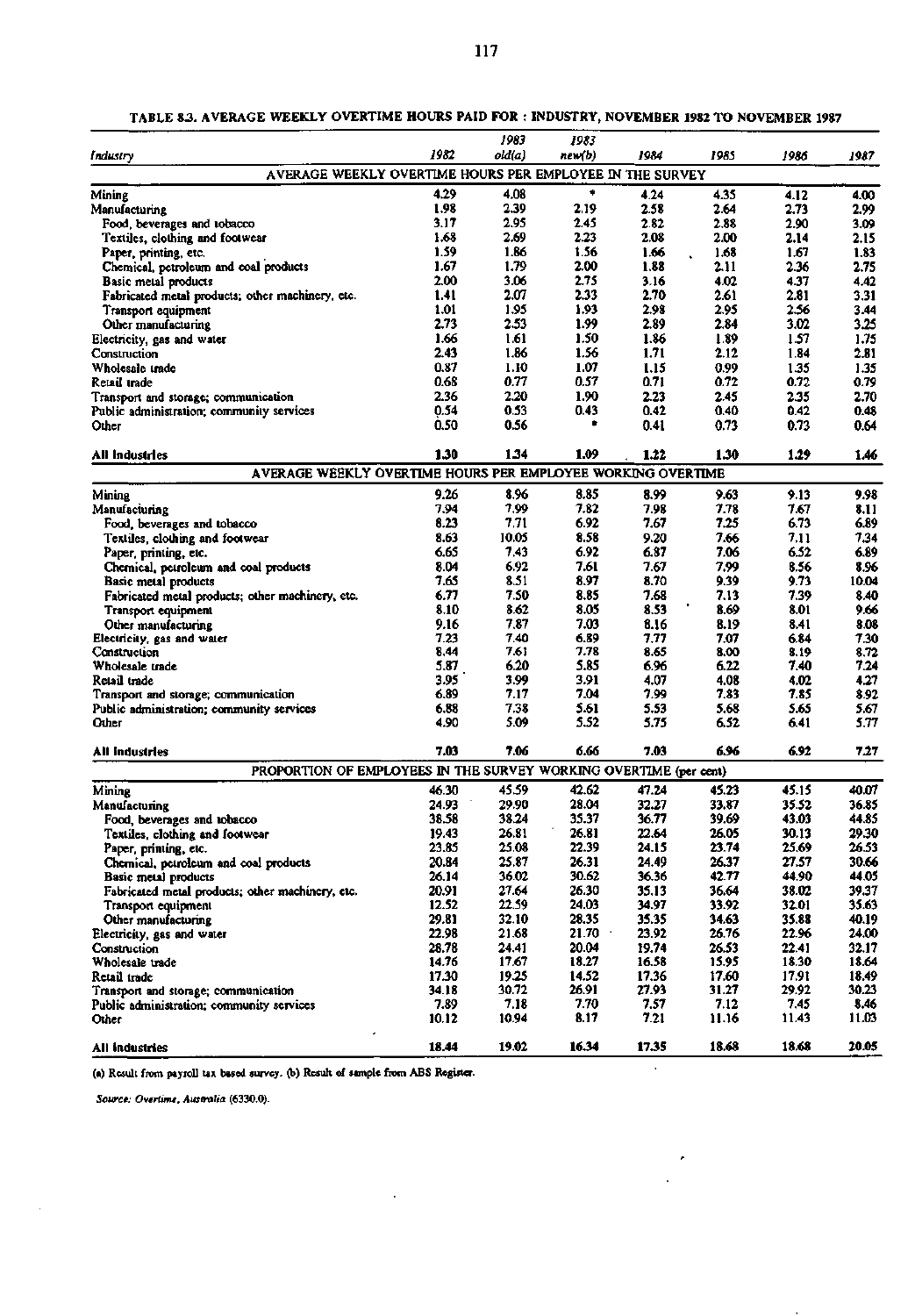|                                     |                                     |          | (7000)                                        |                                                                                 |                                                     |      |       |  |  |  |
|-------------------------------------|-------------------------------------|----------|-----------------------------------------------|---------------------------------------------------------------------------------|-----------------------------------------------------|------|-------|--|--|--|
|                                     | Occupation group                    |          |                                               |                                                                                 |                                                     |      |       |  |  |  |
| Frequency<br>of change<br>in shifts | Professional,<br>technical,<br>etc. | Clerical | <b>Transport</b><br>and<br>communi-<br>cation | Tradespersons,<br>production-<br>process<br>workers and<br>labourers.<br>n.e.c. | Service,<br>Other<br>sport and<br>recreation<br>(a) |      |       |  |  |  |
|                                     |                                     |          | 2 SHIFTS                                      |                                                                                 |                                                     |      |       |  |  |  |
| Every day                           | 9.9                                 | ٠        | ۰                                             | ۰                                                                               | 6.1                                                 | ٠    | 20.0  |  |  |  |
| 2-6 days                            | 10.7                                | *        | 2.3                                           | 3.6                                                                             | 13.3                                                | ۰    | 33.1  |  |  |  |
| 7 days                              | 6.6                                 | 6.2      | 9.8                                           | 23.5                                                                            | 12.6                                                | 6.5  | 65.1  |  |  |  |
| 8-14 days                           | 3.2                                 | 2.0      | 2.7                                           | 7.3                                                                             | 6.6                                                 | ۰    | 22.7  |  |  |  |
| 15 days or more                     | 3.9                                 | ۰        | 2.8                                           | 8.2                                                                             | 5.8                                                 | ۰    | 23.6  |  |  |  |
| Total                               | 343                                 | 11.6     | 18.8                                          | 43.5                                                                            | 445                                                 | 119  | 164.5 |  |  |  |
|                                     |                                     |          | 3 SHIFTS OR MORE                              |                                                                                 |                                                     |      |       |  |  |  |
| Every day                           | 21.6                                | ۰        | 11.5                                          | 4.7                                                                             | 15.1                                                | ۰    | 55.8  |  |  |  |
| 2-6 days                            | 10.6                                | ٠        | 6.4                                           | 13.3                                                                            | 13.5                                                | 3.7  | 48.8  |  |  |  |
| 7 days                              | 8.6                                 | 6.6      | 21.6                                          | 52.7                                                                            | 21.6                                                | 7.6  | 118.7 |  |  |  |
| 8-14 days                           | 3.2                                 | ٠        | 2.8                                           | 4.7                                                                             | 3.6                                                 | ۰    | 15.5  |  |  |  |
| 15 days or more                     | 3.7                                 | 2.5      | 3.5                                           | 7.4                                                                             | 5.6                                                 | ٠    | 23.8  |  |  |  |
| Total                               | 47.6                                | 13.1     | 45.7                                          | 82.9                                                                            | 59.4                                                | 14.0 | 262.7 |  |  |  |
|                                     |                                     |          | <b>TOTAL</b>                                  |                                                                                 |                                                     |      |       |  |  |  |
| Every day                           | 31.5                                | ۰        | 12.7                                          | 5.7                                                                             | 21.2                                                | 3.1  | 75.9  |  |  |  |
| 2-6 days                            | 21.3                                | 2.9      | 8.6                                           | 16.9<br>$\mathbf{u}$                                                            | 26.8                                                | 5.4  | 81.9  |  |  |  |
| 7 days                              | 15.1                                | 12.7     | 31.4                                          | 76.2                                                                            | 34.2                                                | 14.1 | 183.8 |  |  |  |
| 8-14 days                           | 6.3                                 | 3.1      | 5.5                                           | 12.0                                                                            | 10.2                                                | ۰    | 38.2  |  |  |  |
| 15 days or more                     | 7.6                                 | 4.4      | 6.3                                           | 15.6                                                                            | 11.4                                                | 2.2  | 47.4  |  |  |  |
| Total                               | 81.8                                | 24.7     | 64.6                                          | 126.3                                                                           | 103.8                                               | 25.9 | 427.1 |  |  |  |

l,

 $\ddot{\phantom{a}}$ 

 $\ddot{\phantom{0}}$ 

 $\mathcal{A}$ 

J.

 $\bar{1}$ 

## TABLE 8.4. EMPLOYEES WHO WERE SHIFTWORKERS : FREQUENCY OF CHANGE IN SHIFTS, OCCUPATION AND NUMBER OF DIFFERENT SHIFTS WORKED, FEBRUARY TO MAY **1981**

(a) Includes administrative, executive and managerial; sales; farming, fishing and timbergetting; and mining and quanying occupations.

*Source: Working Hours Arrangement, February to May 1981* **(6338.0).**